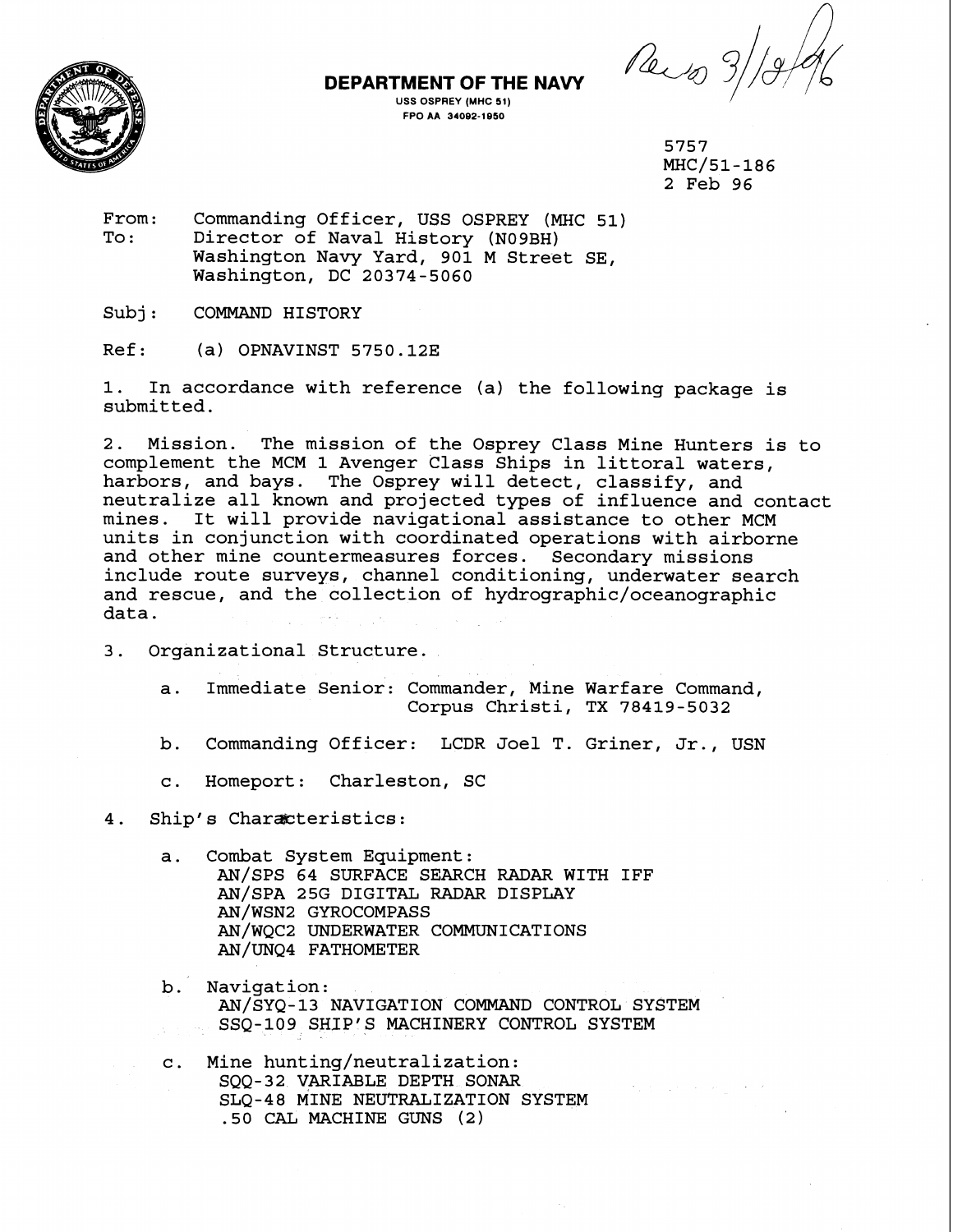Subj: COMMAND HISTORY

 $\label{eq:2.1} \frac{1}{\sqrt{2\pi}}\int_{0}^{\frac{1}{2}}\frac{dx}{(x^2+y^2)^2}dx$ 

 $\mathcal{L}^{\text{max}}(\mathcal{H}^{\text{max}}_{\text{max}})$ d. Propulsion: MAIN ENGINES **(2)** ISOTTA-FRANCHINI DIESEL **(800** HP) CYCLOIDAL PROPELLERS **(2)** 

 $\lambda$ 

e. Auxilliaries: ISOTTA-FRANCHINI DIESEL GENERATORS **(3) (300** KW)

**5.** Command History: (CY **95** Chronology)

|               |  | 01 JAN - 28 FEB PSA I - SAVANNAH GA 01 JAN - 04 JAN HOLIDAY LEAVE PERIOD 09 JAN - 13 JAN ETG/EA VISIT                                                                                                                                    |
|---------------|--|------------------------------------------------------------------------------------------------------------------------------------------------------------------------------------------------------------------------------------------|
|               |  | 06 FEB - 10 FEB ETG VISIT                                                                                                                                                                                                                |
|               |  |                                                                                                                                                                                                                                          |
|               |  |                                                                                                                                                                                                                                          |
|               |  |                                                                                                                                                                                                                                          |
|               |  |                                                                                                                                                                                                                                          |
|               |  | 01 MAR - 22 MAR INPORT CHARLESTON SC                                                                                                                                                                                                     |
| <b>10 MAR</b> |  | SAFETY STANDOWN                                                                                                                                                                                                                          |
|               |  | 23 MAR - 26 MAR ENROUTE KEY WEST FL                                                                                                                                                                                                      |
|               |  | 27 MAR - 28 MAR PORT VISIT KEY WEST FL                                                                                                                                                                                                   |
|               |  | 29 MAR - 02 APR ENROUTE INGLESIDE TX<br>03 APR - 12 APR OPPE PREPS INGLESIDE TX/GOMEX<br>13 APR - 14 APR CRAT INGLESIDE TX                                                                                                               |
|               |  |                                                                                                                                                                                                                                          |
|               |  |                                                                                                                                                                                                                                          |
| <b>14 APR</b> |  | NAV CHECKRIDE IPT INGLESIDE TX                                                                                                                                                                                                           |
|               |  |                                                                                                                                                                                                                                          |
|               |  | 18 APR - 20 APR OPPE INGLESIDE TX<br>21 APR - 25 APR INPORT INGLESIDE TX<br>26 APR - 30 APR ENROUTE KEY WEST FL                                                                                                                          |
|               |  |                                                                                                                                                                                                                                          |
|               |  |                                                                                                                                                                                                                                          |
|               |  | 01 MAY 30 THE SAFET AND SERVICE THE SAFET PLANEST PLANEST PLANES OF MAY 4 OF THE SAFETY STANDOWN SC THAN THE MAY SAFETY STANDOWN                                                                                                         |
|               |  |                                                                                                                                                                                                                                          |
|               |  | SAFETY STANDOWN                                                                                                                                                                                                                          |
|               |  | 22 MAY - 26 MAY UNDERWATER HULL CLEANING<br>05 JUN - 07 JUN SOSMRC SCHOOL SHIP<br>28 JUN SECURITY STANDOWN<br>29 JUN FAST CRUISE                                                                                                         |
|               |  |                                                                                                                                                                                                                                          |
|               |  |                                                                                                                                                                                                                                          |
|               |  |                                                                                                                                                                                                                                          |
|               |  |                                                                                                                                                                                                                                          |
|               |  | 29 JOM FAST CROISE<br>05 JUL - 23 JUL ENROUTE SAVANNAH GA<br>06 JUL - 18 JUL MICRO SNAP HARDWARE LOAD<br>10 JUL - 21 JUL MICRO SNAP SOFTWARE LOAD<br>24 JUL - 26 JUL ENROUTE NORFOLK VA<br>27 JUL - 06 AUG DRYDOCK: PLACED SHIP ONTO CRA |
|               |  |                                                                                                                                                                                                                                          |
|               |  |                                                                                                                                                                                                                                          |
|               |  |                                                                                                                                                                                                                                          |
|               |  |                                                                                                                                                                                                                                          |
|               |  |                                                                                                                                                                                                                                          |
|               |  |                                                                                                                                                                                                                                          |
|               |  |                                                                                                                                                                                                                                          |
|               |  | 07 AUG<br>08 AUG - 15 AUG XFER FROM BARGE TO SHOCK POND AT ABERDEEN MD<br>16 AUG - 29 SEP SHOCK TRIALS<br>22 AUG SHOT 1                                                                                                                  |
|               |  | SHOT 1                                                                                                                                                                                                                                   |
| 22 AUG        |  |                                                                                                                                                                                                                                          |
| 24 AUG        |  | SAFETY STANDOWN                                                                                                                                                                                                                          |
| 26 AUG        |  | SHOT <sub>2</sub>                                                                                                                                                                                                                        |
| 30 AUG        |  | SHOT 3                                                                                                                                                                                                                                   |
| 05 SEP        |  | SHOT 4                                                                                                                                                                                                                                   |
| 25 SEP        |  | SHOT 5                                                                                                                                                                                                                                   |
| 28 SEP        |  | NRR WORKSHOP                                                                                                                                                                                                                             |